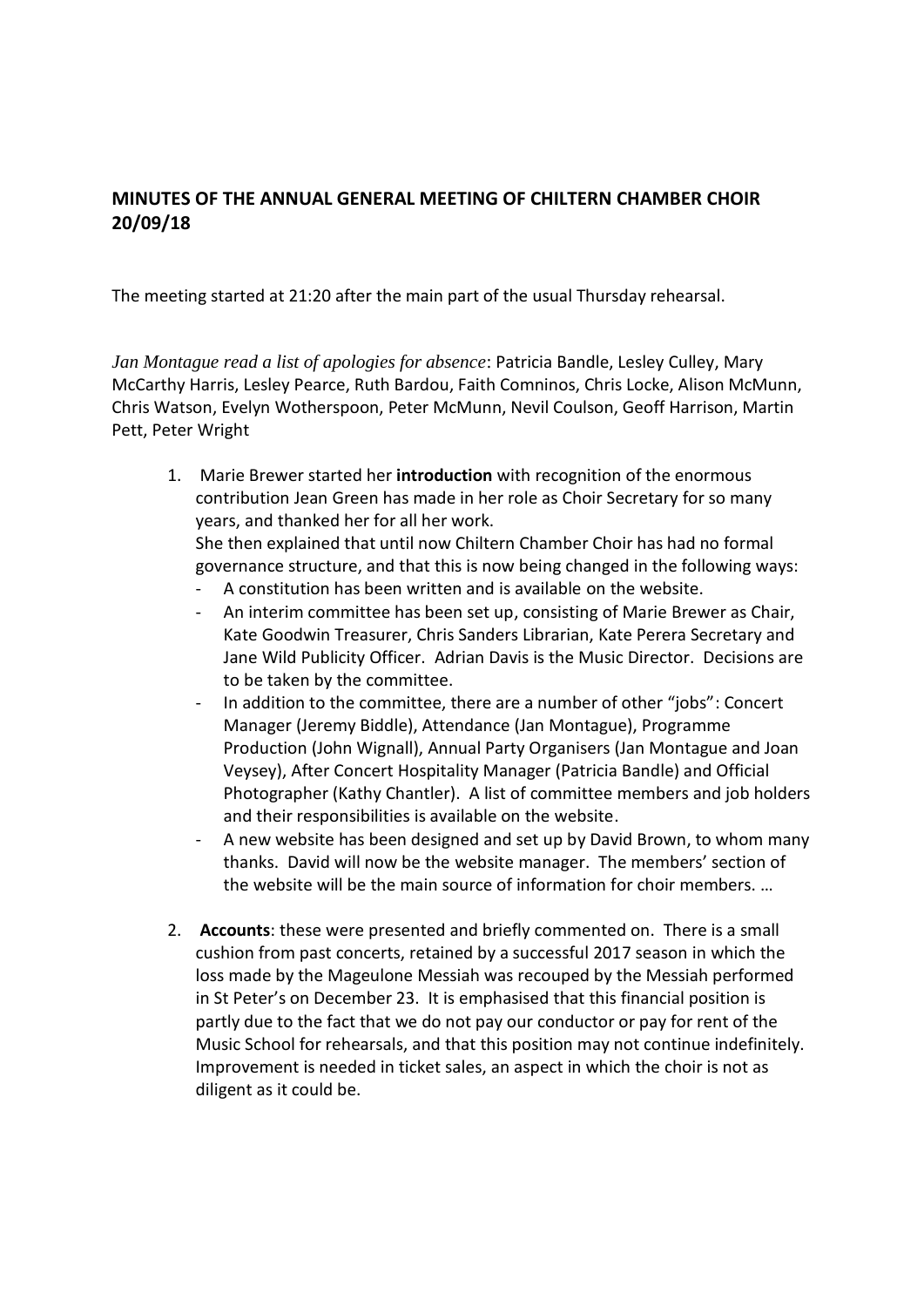- 3. Adrian Davis read the **Music Director's Report**, starting with his thanks for the last 42 years. He recalled the past year's concerts, starting with the very successful performance of Handel's *Messia*h in Maguelone. He thanked Mary Harris for all the work she put into this. He then described the *Messiah* in St Peter's on December 23 as "wizard". *Lux Eterna* at Easter was a well sung concert, but the audience numbers were disappointing. The summer concert was "generally well sung" and the choir rose well to more challenging music. Perhaps more preparation and better attendance would improve performance of repertoire outside the choir's usual comfort zone, but Adrian felt that the choice of music and general presentation was more in keeping with our aims. Overall he finds the choir "more focussed" – long may this last.
- 4. **Election of the Committee** The co-opted members of the interim committee being willing to stand for election, and no further offers of help or nominations being received, Sidney Perera asked that the new committee members be approved *en masse*, and his proposal was accepted unanimously.
- 5. **Publicity** Jane Wilde spoke about publicity, and the need for a new image and proper corporate branding. This will be used on the new website, on Facebook and Twitter and on all posters and publicity material. Jane invited contributions from everyone for the social media feeds. She thanked Kathy Chantler for her work on posters, which David will now take over. She explained that a promotional bookmark is being worked on. Ticket sales will shortly be online through the Little Box Office. It is hoped this will make it more inviting for people to buy concert tickets in advance. At the Petertide Fair, where CCC had a stall, a good number of people signed up to a mailing list, and the general public will have heard Jane speak on Chiltern Voice radio. However, she emphasised that publicity is the icing on the cake, the choir must take responsibility for selling tickets, it is everyone's job.
- 6. **Touring** Following the failure of the proposed October German tour Marie had sent out a questionnaire about preferences for a tour. She was not unhappy to have received only nine replies – the conclusion was that there are no clear preferences either for date or for place. She had contacted a tour operator to enquire about an official tour arrangement. A trip to Rome with three concerts would cost £825pp, or the Rhineland £690. Chris Sanders had proposed enquiring about the Lintz area, but the operator was unable to give any suggestions on this.